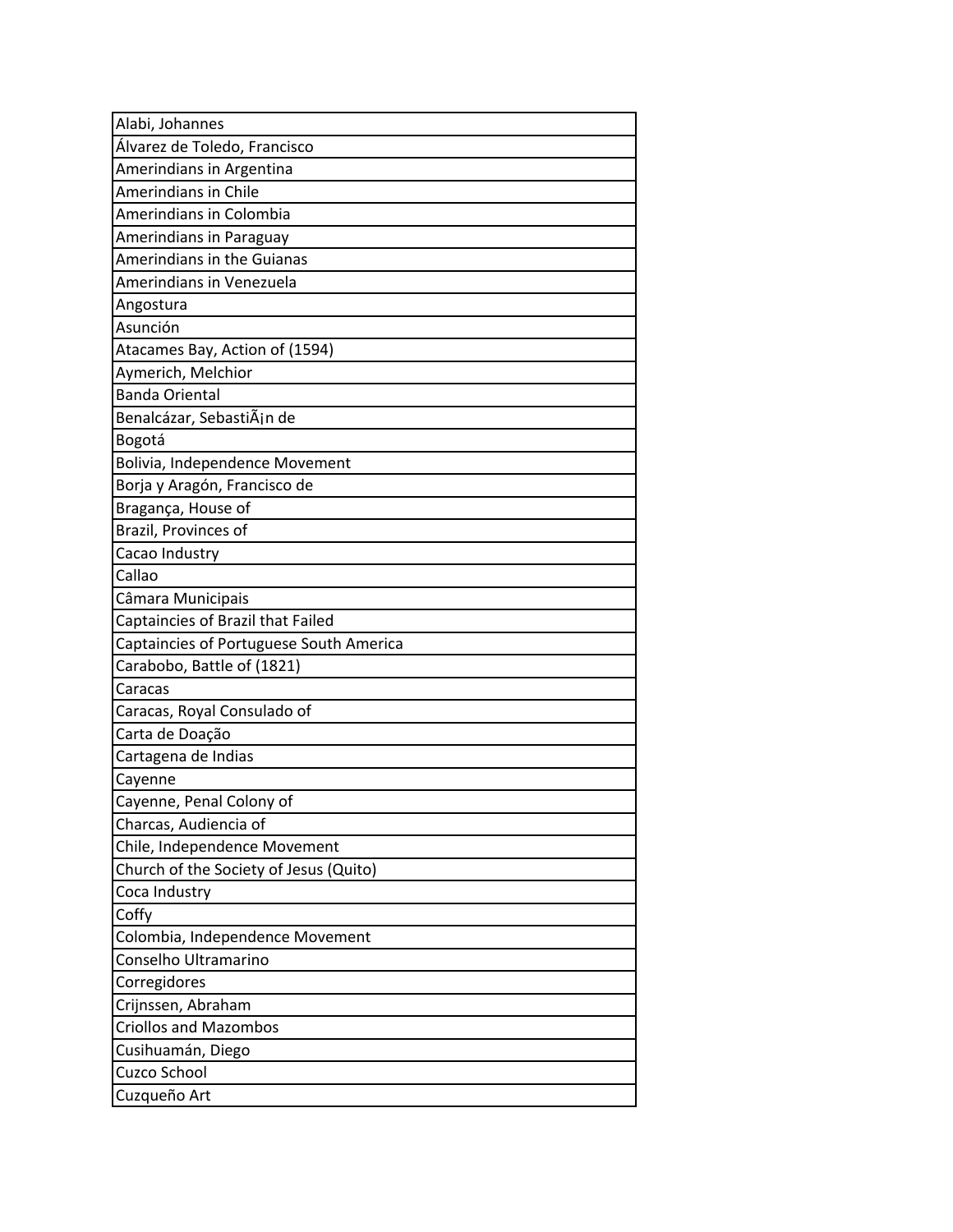| Decree of War to the Death (1813)                     |
|-------------------------------------------------------|
| Division Protectora de Quito                          |
| Donatários                                            |
| Ecuador, Independence Movement                        |
| Ercilla y Zuñiga, Alonso de                           |
| Espejo, Francisco Javier Eugenio de Santa Cruz y      |
| Espínola y Peña, José                                 |
| Essequibo (colony)                                    |
| <b>Essequibo River</b>                                |
| Ferrer, Rafael                                        |
| García León de Pizarro, Ramón                         |
| Georgetown                                            |
| Guanare                                               |
| Guaqui, Battle of (1811)                              |
| Guayaquil                                             |
| La Plata (Sucre)                                      |
| Lautaro                                               |
| League of Free Peoples                                |
| Maciel da Costa, João Severiano                       |
| <b>Mainas Missions</b>                                |
| <b>Mamelucos and Mestizos</b>                         |
| Martínez de Irala, Domingo                            |
| <b>Maule River</b>                                    |
| <b>Minas Gerais</b>                                   |
| Mining Industry                                       |
| Murillo, Pedro Domingo                                |
| New Andalusia, Governorate of                         |
| New Castile, Governorate of                           |
| New Granada, United Provinces of                      |
| New Granada, Viceroyalty of                           |
| New León, Governorate of                              |
| New Toledo, Governorate of                            |
| Nuevo Descubrimiento del gran rio de las Amazonas     |
| Obrajes                                               |
| Olmedo y Maruri, José Joaquin de                      |
| Orbea, Fernando de                                    |
| Overview Essay - Groups, Organizations and Industries |
| Overview Essay - Key Events and Places                |
| Overview Essay - Key Individuals                      |
| Overview Essay - Organization and Administration      |
| Paraguarí-, Battle of (1811)                          |
| Paraguay, Independence Movement                       |
| Paramaribo                                            |
| Patria Boba                                           |